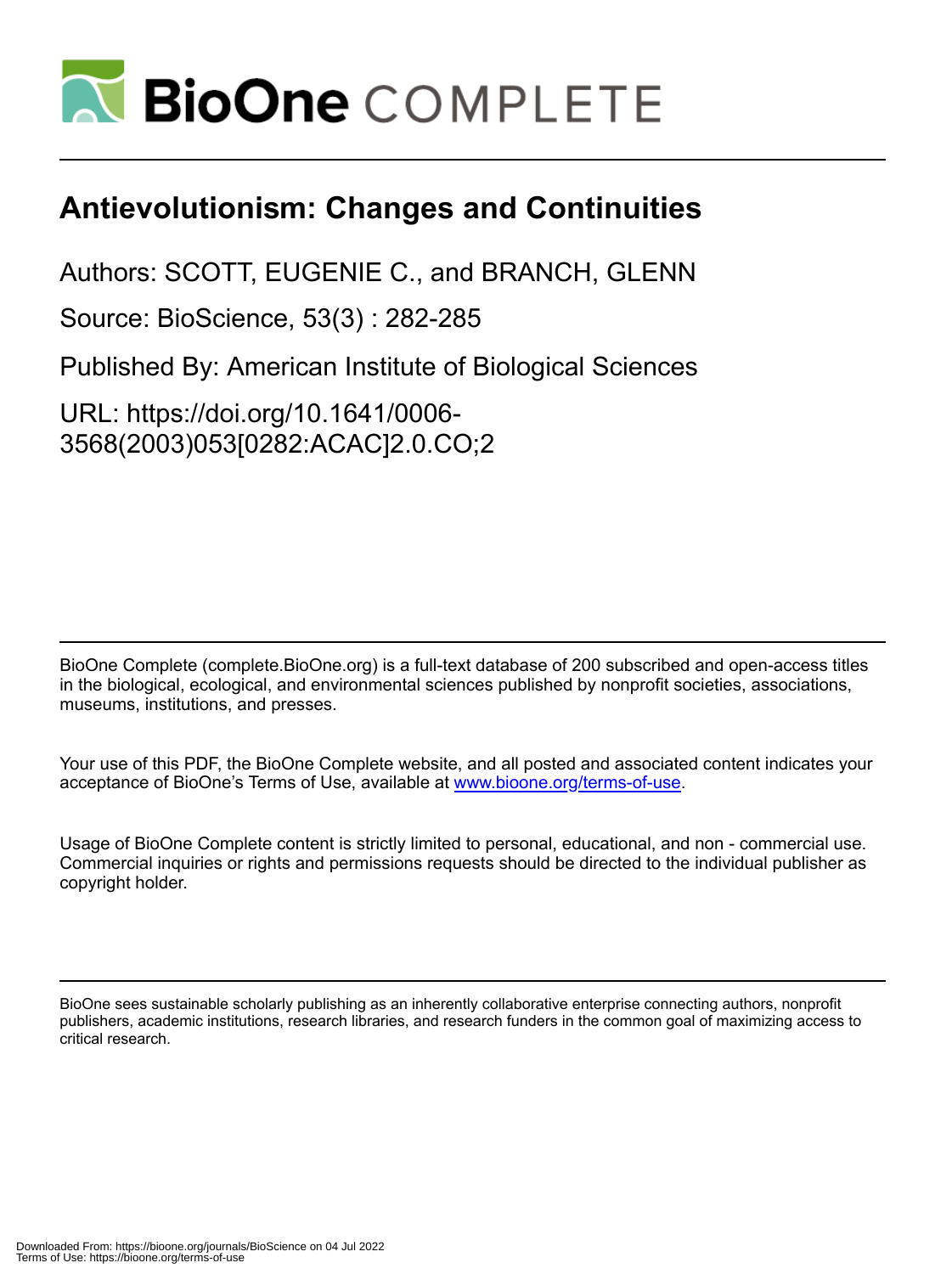# Antievolutionism: Changes and Continuities

EUGENIE C. SCOTT AND GLENN BRANCH

Three themes are constant in the antievolution movement. During the Scopes trial in 1925, William Jennings Bryan contended that evolution is unsupported by, or actually in conflict with, the facts of science; that evolution is intrinsically anti-Christian; and that it is only fair to take the desires of the taxpayers into account while developing the science curriculum. These three pillars of antievolutionism, as we call them, have formed a sturdy platform for antievolutionism from the Great Commoner's time to ours. Claims that evolution is a theory in crisis, that evolution is incompatible with Christianity, and that it is only fair to teach "both sides" appear in any arena in which the antievolution movement is active.

The central arena for the antievolution movement is of course the public-school science classroom. But any public exposition of evolution—whether in public schools or in natural history museums, zoos, or national parks—is sure to elicit a backlash. And when the exposition is national and extensive, as it was for the PBS series *Evolution* (for which our employer, the National Center for Science Education, was a consultant), the backlash is tremendous. Two antievolution organizations, Answers in Genesis (AiG) and the Discovery Institute, attacked the episodes of *Evolution* as they aired in September 2001; both organizations subsequently published book-length critiques of the series. Unsurprisingly, the three pillars of antievolutionism are conspicuous in both.

The AiG response to the *Evolution* series, and also to an article in *Scientific American* criticizing creationism (Rennie 2002), is *Refuting Evolution 2* (Sarfati 2002). As its title suggests, the book is a sequel to *Refuting Evolution* (Sarfati 1999), which criticized the National Academy of Sciences' booklet *Teaching about Evolution and the Nature of Science* (NAS 1998). Sarfati contends that evolution is a theory in crisis; his favorite tactic is to identify a debate within evolutionary biology, to agree with each side's critique of the other, and then to conclude triumphantly that evolution is false. He also implies that evolution is incompatible with Christianity, always referring to Christians who reject AiG's version of creationism as "professed" Christians or people who "claim" to be Christians. And although he expresses reservations about equal time for creationism in the public schools ("Would Christians want an atheistic teacher to be forced to teach creation, and deliberately distort it?" [Sarfati 2002, p. 31]), he is insistent that the evidence against evolution which turns out to be the usual creationist claptrap deserves a hearing there.*Refuting Evolution 2* is a crude piece of propaganda. But there are over 350,000 copies of its predecessor in print, according to AiG, so its shoddiness is no excuse for complacency on the part of the scientific community.

The second book-length attack on the *Evolution* series, *Getting the Facts Straight*(DI 2001), was produced by the Discovery Institute, notorious as the institutional home of the intelligent-design form of antievolution. More literate, more subtle, and less shrill than Sarfati's book,*Getting the Facts Straight* is still a highly unreliable guide to both the history and the science of evolution. (See, e.g., Moore [2001] for a castigation of the Discovery Institute's historical critique of the *Evolution* series, and Pond and Pond [2002] for a refutation of the Discovery Institute's claim that the exceptions to the universality of the genetic code constitute evidence against the thesis of common descent.) As in *Refuting Evolution 2,* the three pillars of antievolutionism are on conspicuous display: *Getting the Facts Straight* complains that the *Evolution* series ignores "the growing body of scientists who contend that Darwinism is in trouble with the evidence," that Darwinism is by definition incompatible with divine "design and direction,"and that the producers of the series are unfairly attempting to "influence local school boards to grant exclusive control to a controversial theory" (DI 2001).

*Eugenie C. Scott (e-mail: scott@ncseweb.org) is executive director, and Glenn Branch is deputy director, of the National Center for Science Education, 420 40th Street, Suite 2, Oakland, CA 94609-2509. © 2003 American Institute of Biological Sciences.*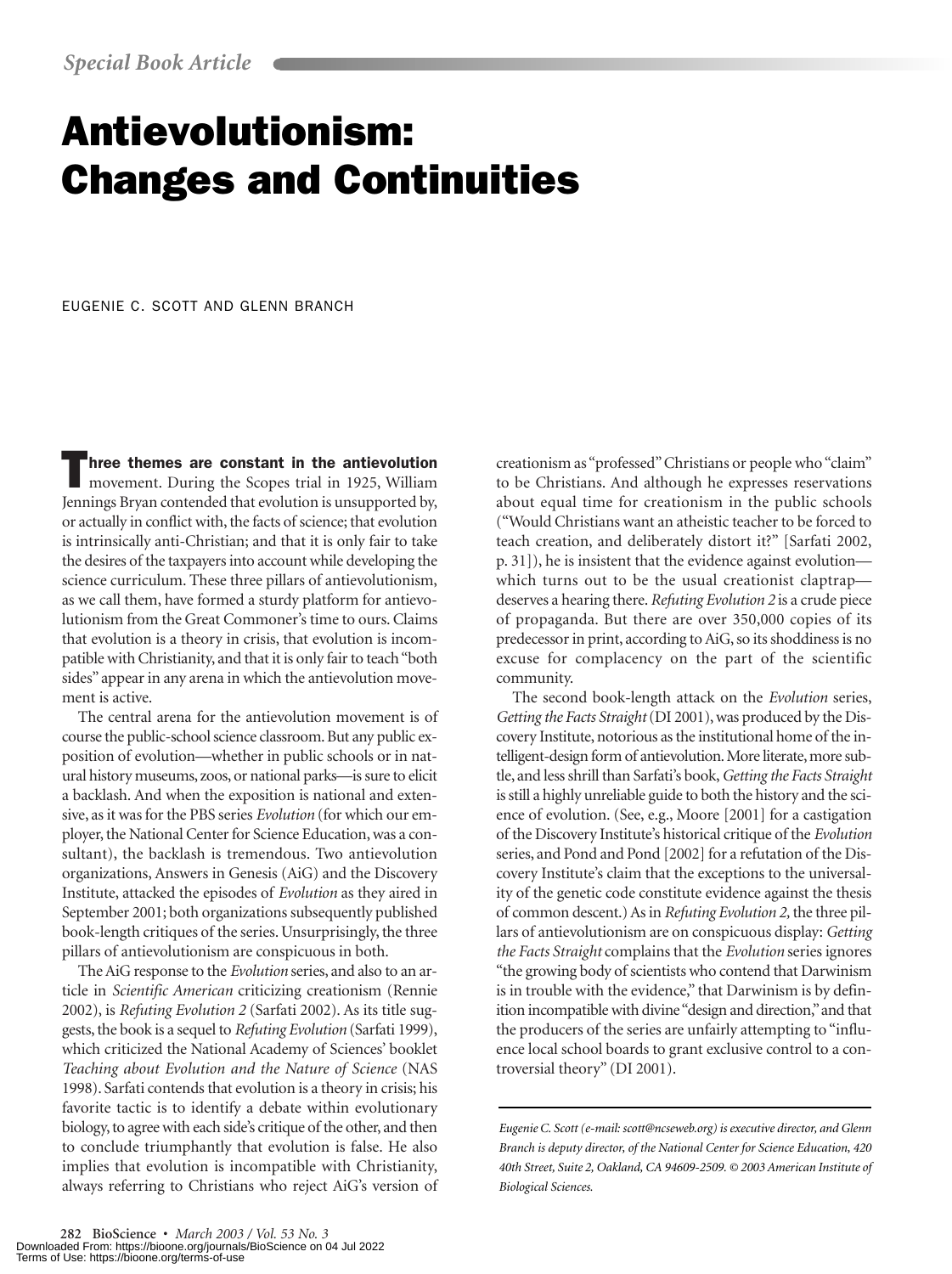Thus the three pillars of antievolutionism are present in, and indeed central to, both of what are now the major varieties of antievolutionism: young-Earth creationism (YEC) and intelligent design. Of course, these two forms of antievolutionism also have their differences.

#### Young-Earth creationism and intelligent design

Answers in Genesis, for which Sarfati is a spokesperson, is a ministry devoted to advocating YEC. Expounded in the 1920s by the Seventh-Day Adventist geologist George McCready Price and subsequently popularized by Henry M. Morris, founder of the Institute for Creation Research, YEC regards the creation story of Genesis as perfectly accurate and thus holds that the universe and Earth were created about 10,000 years ago, that Earth was inundated by Noah's flood, and that all living things were created specially by God to reproduce "after their kind,"thus setting limits on evolution. Wishing to portray YEC as scientifically tenable, its adherents often refer to it as "creation science" or "scientific creationism," thus downplaying its religious message.

The audience for YEC is the

approximately 30 percent of Americans who accept a conservative, more or less literalist theology; they are mainly bornagain Protestants, with a smattering of charismatic Catholics. In the media, adherents of YEC are often stereotyped as rural, Southern, and uneducated—

"guitar-strumming hillbillies,"as a spokesperson for the Discovery Institute once undiplomatically characterized them (Carter 2001). But there are highly educated adherents of YEC as well, as illustrated in Ashton's anthology *In Six Days*(2001), which presents the personal testimony of 50 people with PhDs who accept YEC. Antievolutionists are fond of amassing lists of PhDs who reject evolution, thus showing that evolution is a "theory in crisis"; but arguments from authority are unconvincing, especially when, as here, the authorities are both dubious (there are few biologists represented) and hugely outnumbered by those on the other side. Yet *In Six Days* is in its way a remarkable ethnographic document that students of YEC ought not to overlook.

A series of court decisions, culminating in the Supreme Court's decision in *Edwards v. Aguillard* (1987) that creationism was a religious view, were fatal to any ambition of young-Earth creationists to eliminate evolution from or to introduce creationism into the public schools. Consequently, YEC degenerated further into a parade of revival meetings, debates held to inspire the faithful, pseudoscientific books published by small sectarian presses, and proprietary creationistonly conferences. But as YEC was losing its oomph, a new form of antievolutionism—intelligent design—was emerging that downplayed the Bible in favor of a modernization of William Paley's argument from design. Intelligent design, or ID, appealed to old-Earth creationists who were uncomfortable

*What's truly remarkable about* Signs of Intelligence *is that its contributors are riding their own hobbyhorses in all directions with no common goal—except, of course, to argue that evolution is a theory in crisis, that evolution is incompatible with religion....*

with the unfavorable public image and incessantly zany science of YEC; moreover, it offered at least the prospect of a form of antievolutionism able to survive constitutional scrutiny. (Thus ID is a fine example of adaptive radiation into a vacated niche.)

What, then, is ID? A useful if propagandistic primer is *Signs of Intelligence* (Dembski and Kushiner 2001). Most of the essays in this collection appeared originally in *Touchstone,* which describes itself as "a journal of mere Christianity."Still, in his introduction,William Dembski insists that "the opposition of design theories to Darwinian theory rests in the first instance on strictly scientific grounds"(p. 12). Evolution (or "Darwinian theory," whatever that is supposed to be) is presented as a theory in crisis. Would the contributors know even if it were? Of the 14, only one is a working biologist: biochemist Michael J. Behe, whose contribution recycles his argument from *Darwin's Black Box* (1996). What's truly remarkable about *Signs of Intelligence*is that its contributors are riding their own hobbyhorses in all directions with no common goal—except, of course, to argue that evolution is a

> theory in crisis, that evolution is incompatible with religion, and that those who accept evolution are flouting public opinion.

> *Signs of Intelligence* is typical of the ID movement in failing to present a model of what happened when. Although young-Earth creationists have their differences, they agree on the basics

of YEC. Proponents of ID, however, seek to maintain a big tent in which all antievolutionists are welcome. (Well, almost all: the recent public rejection of "Darwinism"and endorsement of ID by the Raëlian UFO cult was received with stony silence.) Usually any antievolutionist is clasped to the ID bosom. The embrace is not necessarily mutual; traditional young-Earth creationist organizations such as AiG and the Institute for Creation Research regard ID as useful in the narrow fight against evolution but not in the broader fight to win souls for Jesus. Yet there are young-Earth creationists (such as Paul Nelson and John Mark Reynolds, both of whom contributed to *Signs of Intelligence)* who are fixtures in the ID movement; they are evidently following Phillip Johnson's advice to argue about the age of Earth only after evolution is defeated (Stafford 1997).

Like YEC, ID initially aspired to scientific respectability. But, almost 20 years after the publication of what Dembski takes to be a founding document of ID (Thaxton et al. 1984), there is still no scientific literature applying ID to scientific problems. Instead, ID is essentially parasitic on science, interpreting it—and misinterpreting it (NCSE 2002)—to its own ideological ends. Increasingly, ID's career seems to be following the arc of YEC: Its proponents are publishing their articles and books primarily in sectarian venues, engaging in debates and conferences for the benefit of the faithful, amassing lists of people with PhDs who are skeptical of evolution, and—because there is no clear judicial ruling on its constitutionality yet—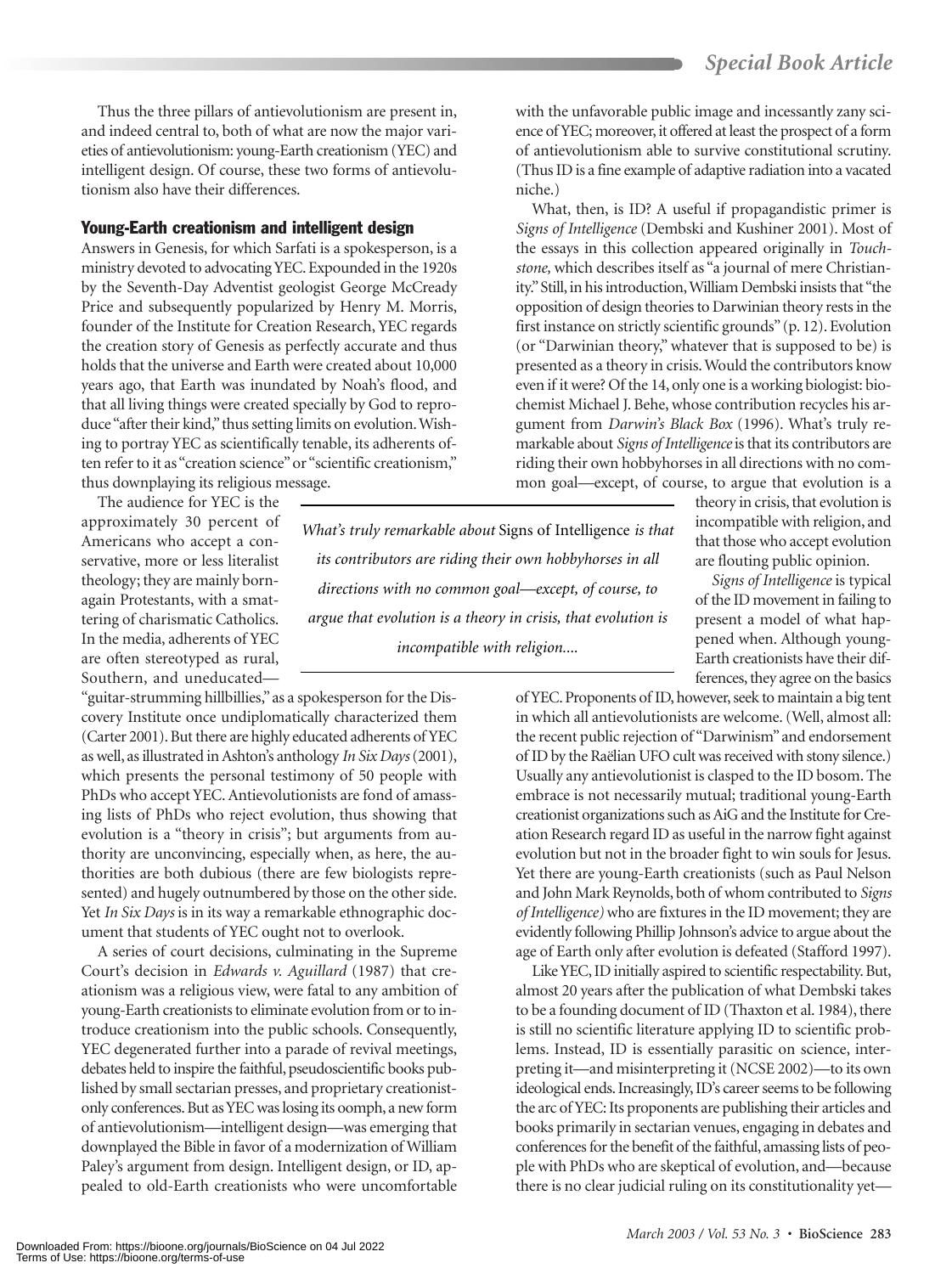engaging in activism with the intent of promoting ID in the public school classroom. (Here the big-tent strategy is invaluable: Young-Earth creationists are the foot soldiers of antievolutionism, and the ID movement cannot afford to alienate them.) In *School Board News,* we stated that "school board members and administrators would be illadvised to include ID in the public school science curriculum. If the scholarly aspect of ID becomes established—if ID truly becomes incorporated into the scientific mainstream—then, and only then, should school boards consider whether to add it to the curriculum" (Scott and Branch 2002, p. 5). In a posting on his personal Web page, Dembski countered: "My sentiments were largely the same. But I've come to reject this view entirely.... If ID is going to succeed as a research program, it will need workers, and these are best recruited at a young age" (Dembski 2002a).

### Making sense of it all

The scientific community must keep its collective eye on antievolutionism as it evolves, for science suffers if the public understanding of science suffers. By now, 78 years after the Scopes trial, there is a veritable industry of explaining, analyzing, and criticizing the antievolution movement. Here we describe some of the noteworthy contributions that appeared in 2001, 2002, and the first quarter of 2003.

*Intelligent Design Creationism and Its Critics* (Pennock 2001) is a hefty anthology that comprehensively addresses the ID movement from (as the subtitle promises) philosophical, theological, and scientific perspectives. Pennock's earlier *Tower of Babel* (1999) remains the most important philosophical evaluation of ID available. *Evolution and the Wedge of Intelligent Design* (Forrest and Gross 2003) is a combative yet rigorous exposé of the attempts to establish ID as a viable alternative to evolution in the eyes of the public, arguing that ID's "wedge" strategy is "one of the most remarkable examples in our time of naked public relations management substituting successfully for knowledge." As valuable as these books are, they are not for the philosophically faint of heart or for the reader who is wholly new to the controversy over ID in particular or antievolutionism in general. For such readers, a historical overview is needed, now that Ronald L. Numbers's definitive study *The Creationists*(1992) is a decade out of date.

Fortunately, there are two useful supplements to *The Creationists* available: *Where Darwin Meets the Bible* (2002), by Larry Witham, a reporter for the *Washington Times,* and *Species of Origins*(2002), by Karl Giberson and Donald Yerxa, both professors at Eastern Nazarene University.As participants in the controversy ourselves, we have occasional reservations about the emphases, interpretations, and conclusions of these two books, but without a doubt both are eminently worthwhile. A professional journalist, Witham provides a lively and anecdotal account based on his wide reading and personal interviews with many of the principal players on both the antievolution and the evolution sides. Although they also rely on personal interviews, Giberson and Yerxa concentrate

on published work, devoting three chapters solely to expounding a classic of YEC; thus, although they cover more or less the same material as Witham, their perspective on the debate is markedly academic.

*Two recent noteworthy contributions to a theology of evolution come from a Catholic theologian and from a team of Protestant—mostly evangelical scientists, historians, and theologians who unreservedly accept evolution.*

For a truly synoptic view of the intellectual backdrop, Michael Ruse's *Darwin and Design* (2003)—the final volume in a trilogy containing *Monad to Man* (1996) and *Mystery of Mysteries*(1999)—is just the ticket. Ruse explains in exhilarating detail how the attempts to explain the apparent design of the biological world have shaped the history of biology from Plato and Aristotle to the present day. In his final chapter,"Turning Back the Clock,"he cleanly dissects the arguments for ID, characterizing Dembski's *No Free Lunch* (2002b) as relying on a mainstay argument of YEC that evolution is astronomically improbable. Ruse then suggests that the future of a rapprochement between Christianity and evolution is not with the heirs of natural theology à la Paley but with the development of a "theology of nature" that appreciates, rejoices in, and trembles before evolution, whether or not evolution is conceived of as God's work.

Two recent noteworthy contributions to a theology of evolution come from a Catholic theologian and from a team of Protestant—mostly evangelical—scientists, historians, and theologians who unreservedly accept evolution. John F. Haught's *God after Darwin* (1999) was a major contribution to the theology of evolution; his insights are distilled in a convenient catechistic format in his *Responses to 101 Questions on God and Evolution* (2001). *Perspectives on an Evolving Creation,* edited by Keith B. Miller (2003), explores evolution and the theological issues it poses for the evangelical Christian, seeking to respect both "the authority of Scripture and the integrity of the scientific enterprise." Both books have little time for either the science or the theology of YEC; Haught is especially critical of ID as well, asking, "If we have to appeal to the notion of God every time we meet an impasse in scientific inquiry, what is the point of doing science at all?" (2001, p. 89). As a pillar of antievolutionism, the claim that evolution is incompatible with Christianity is as flimsy as the claim that evolution is unscientific.

For those who are worried about encountering antievolutionism in the classroom, the late John A. Moore's *From Genesis to Genetics* (2002) is a basic introduction that traces the history of the controversy; it joins the ranks of previous refutations of YEC. A more *au courant* treatment, including a discussion of ID, is offered by Massimo Pigliucci's *Denying*